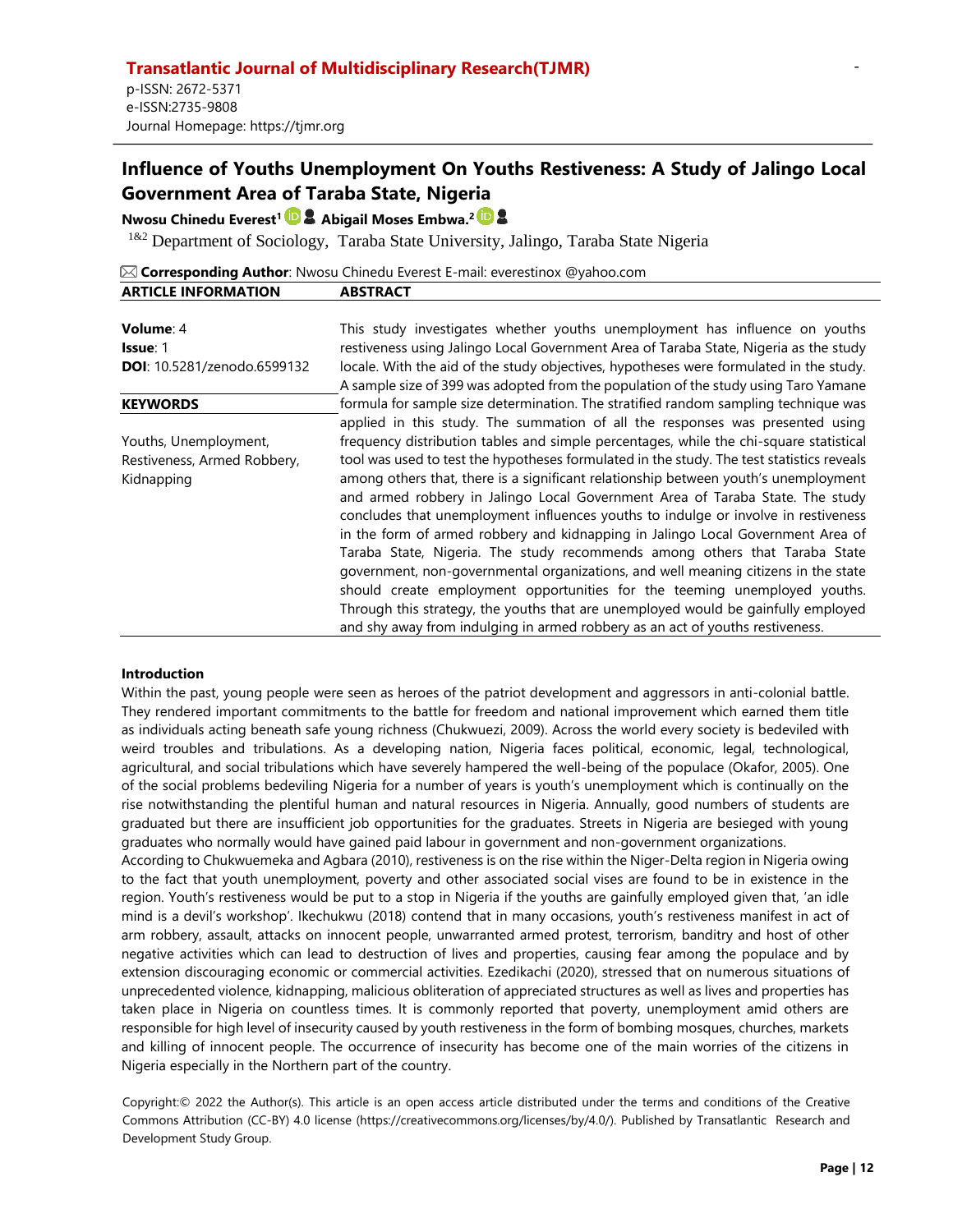A good number of Nigerians are of the opinion that unavailability of jobs, corruption, and maladministration have contributed to and motivated youths in engaging into unlawful acts. Osuji, Ekhamheye and Tony-Okolo (2021), maintained that incidences such as armed robbery, prostitution, bomb blasts, assassinations, kidnapping, banditry, killer herdsmen, and religious crises are certainly becoming a norm in Nigeria that is formerly a peaceful nation. Similarly, Eme (2012) stressed that resultantly, crime has become a more striking alternative for some Nigerian university graduates due to lack of employment opportunities. In Nigeria, it is familiar to come across a number of graduates wandering the streets in search for jobs that are not easy to be found some years after graduation thereby leading to crimes such as armed robbery, pipeline vandalism, oil bunkering, and prostitution amongst the youths.

#### **Statement of the Problem**

Attestations and reactions from people mostly the youths have shown that, there appears to be linkage between youth's unemployment and youth restiveness in Nigeria. Their assumption is that, youths that are unemployed appear to be predisposed to anti-social behaviours and different kinds of restiveness such as armed robbery, kidnapping, etc. in order to actualize their expected desires. On the other hand, some people attest that although Nigeria is bedeviled with nefarious incidents due to high wave of unemployment, youths are contented with what they posses and do not indulge in different kinds of restiveness in order to meet up with the challenges in life. It is in light of the these situations that this study investigates whether youth's unemployment influences youths to indulge in restiveness in the form of armed robbery and kidnapping in Nigeria using Jalingo Local Government Area of Taraba State as the study locale.

#### **Research Questions**

Sequel to the foregoing issues in the statement of the problem, the following research questions are deemed imperative for this study;

- i. Does youth's unemployment influences youths to indulge in armed robbery in Jalingo Local Government Area of Taraba State?
- ii. Does youth's unemployment influences youths to involve in kidnapping in Jalingo Local Government Area of Taraba State?

#### **Objectives of the Study**

The general objective of this study is to investigate whether youth's unemployment influences youths to indulge in restiveness in Jalingo Local Government Area of Taraba State, Nigeria. While the specific objectives are to:

- i. Ascertain whether youth's unemployment influences youths to indulge in armed robbery in Jalingo Local Government Area of Taraba State.
- ii. Explore whether youth's unemployment influences youths to involve in kidnapping in Jalingo Local Government Area of Taraba State.

#### **Research Hypotheses**

The following hypotheses are formulated in this study:

- **H01:** There is no significant relationship between youth's unemployment and armed robbery in Jalingo Local Government Area of Taraba State?
- **H02:** There is no significant relationship between youth's unemployment and kidnapping in Jalingo Local Government Area of Taraba State?

# **Conceptual Clarifications**

# **Conceptualizing Youths Unemployment**

According to Adebayo (1999), an individual is said to be unemployed when the individual is able and willing to work and available for work but does not have work. Youth's unemployment is a situation whereby young people within the working age remain without any gainful employment. In another dimension, Fajana (2000) posits that, youth's unemployment entails a situation whereby youths who are eager and competent of working are not capable to come across appropriate paid labour. Also, youth unemployment entails lack of employment and idleness of young individuals seeking employment at a prevailing wage rate. Youth's unemployment is a situation whereby young persons who are available, capable, and qualified are seeking for jobs but could not secure job opportunities, including youths who have lost their jobs and youths who willingly abandoned their jobs for reasons best known to them.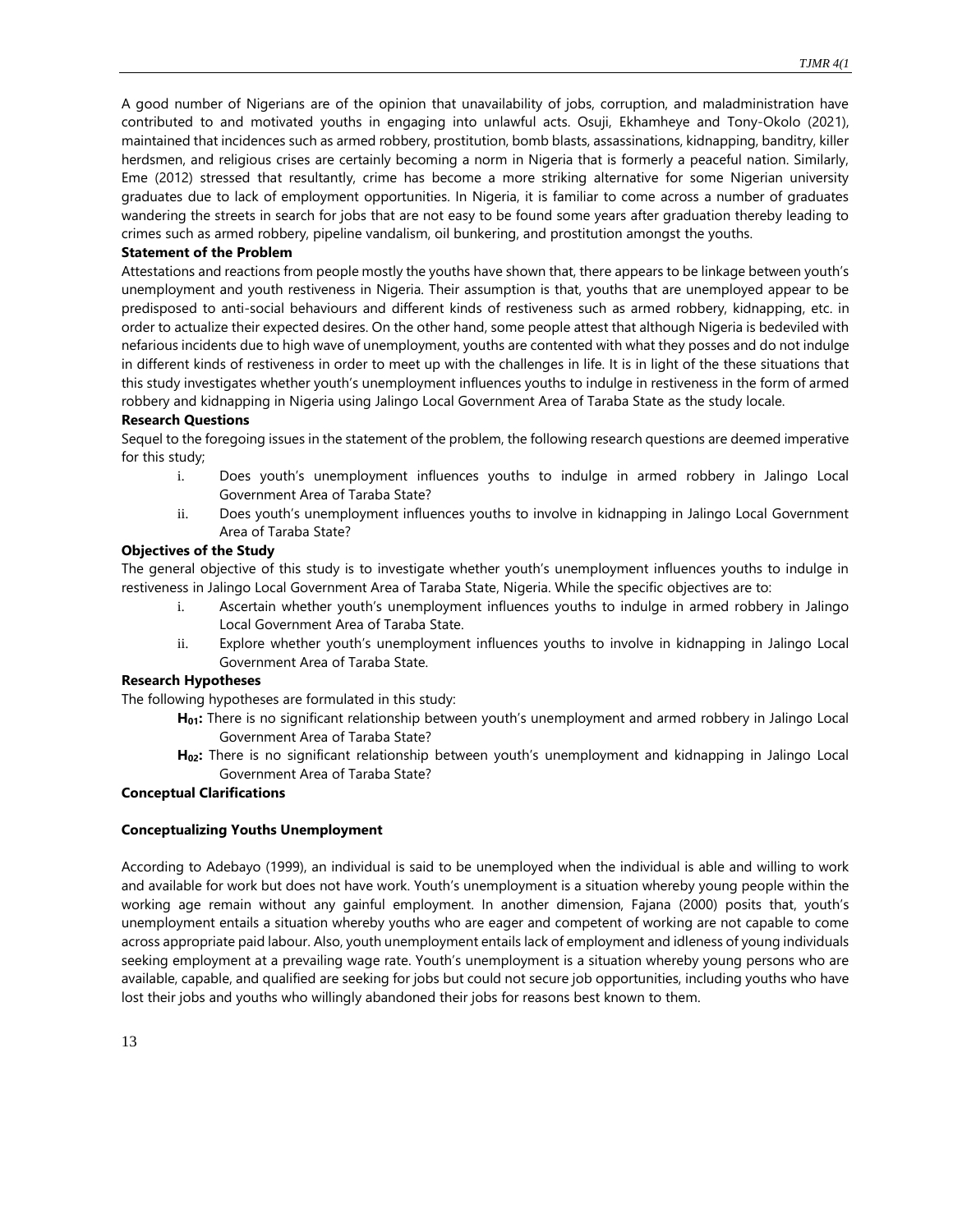Awogbenle and Iwuamadi (2010), maintained that the recent situation on youth unemployment in Nigeria is an indication of wide-ranging profligacy that has affected the country extremely and an outcome of numerous incidents. Most importantly among the profligacy's are; neglecting agricultural sector and depending heavily on oil revenue, execution of elevated persuasive unethical principles, lofty deception amongst politicians and bureaucrats, and the quality of education to students at all levels which is geared towards wage employment and bereft of entrepreneurship development. Ajufo (2013) narrated that due to the widespread of unemployment globally, many youths have engaged into kidnapping as a means of survival. Presently, there have been remarkable undesirable issues in socio-economic and political developments in Nigeria, an outcome of youth unemployment and under-employment predominantly exemplified by rising youth militancy and political instability.

# **Conceptualizing Youths Restiveness**

According to Ogbeifun (2007) restiveness entails when youths engage in authentic protest for their rights and restitution of the youths; youths indulging in a self-egotistic and unlawful actions; and youths agitating for vengeance for nefarious behaviours of the elites having used and dumped them. Ikechukwu (2018) averred that man's unenthusiastic side of social enhancement is portrayed by youth's restiveness. The unenthusiastic social enhancement development is quite regrettable and has turned out to be one of the numerous security challenges bedeviling human in our contemporary society. Ejumudo (2014) maintained that youth restiveness relates to protest by the youths over issues of dispossession, overlook, isolation, and thoughts of discontent. The commitment by the youths in protest for the reinstatement of their privileges and self-esteem or self-interested and immoral actions, that can be either helpful or unhelpful, is without doubt a well known socio-economic predicament in Nigeria.

Youth restiveness is described by Nlerum (2012), as the rejection to be directed by the youths for the reason that they feel jaded as well as unfulfilled by way of the recent happenings in the society to which the youths are part of or things concerning the youths particularly. A situation whereby the youth is subjected to play pranks by way of declining from a better to a worse situation in the case of restiveness, the outcome is always destructive due to the strength and large number of the youths involved. Ejumudo (2014) stressed that the serious implication of youth's restiveness in the Niger-Delta is obvious for the reason that, youths are the vigorous portion whose vigor may perhaps be transformed towards creative job for person, the people, and countrywide growth. Youth's negligence in the Niger-Delta region and youth's involvement in unhelpful and infertile deeds have socio-economically accrued into moribund situations as well as deprived the services of the youths who ordinarily are the future of Nigeria as a nation.

# **Research Methodology**

The survey research design was adopted in this study. This was because, it has the advantage of effectively aiding the researchers to gather first hand information from a selected portion of the population through the questionnaire method in order to investigate the relationship between youths unemployment and youths restiveness in Jalingo Local Government Area of Taraba State, Nigeria. The population of the study was the inhabitants of Jalingo Local Government Area of Taraba State, Nigeria. According to National Population Commission (2006), the population of Jalingo Local Government Area is one hundred and forty thousand, three hundred and eighteen (140, 318). To determine the sample size for the study, the Taro Yamane (1967) formula for sample size determination was applied and the sample size of 399 was chosen for the study. In choosing the sample for the study, the stratified random sampling technique was applied. The technique was applied to determine the number of respondents that was drawn from each of the wards/communities in Jalingo Local Government Area since the wards/communities do not have equal number of population. In order to boost the information needed for a thorough and objective conduct of this study, the study employed both the primary and secondary sources of data collection. The primary source of data collection consists of questionnaire. The questionnaire was deemed imperative for this study because, it creates room for anonymity of respondents, reduces bias errors, and ensures reliability and high response rate in a research while the secondary sources of data collection consists of information generated from text books, journal articles, and conference proceedings. The indicators of the dependent variable "youths restiveness" in this study are: armed robbery and kidnapping. The questionnaire was structured in Likert summated format with a modified four-point response scale. In this type of questionnaire, the respondents were given respond options. These options served as the quantification of the respondent's agreement or disagreement on a particular scale. The designated quantifications that were used in the questionnaire are: Strongly Agree-4, Agree-3, Disagree-2, and Strongly Disagree-1. Out of 399 copies of questionnaire distributed, 358 copies were successfully retrieved and this formed the basis for analyzing the data generated from the field. In this study, frequency distribution tables were used to present the raw data from the field quantitatively for the purpose of easy and accurate interpretation, the simple percentages (%) was used to present the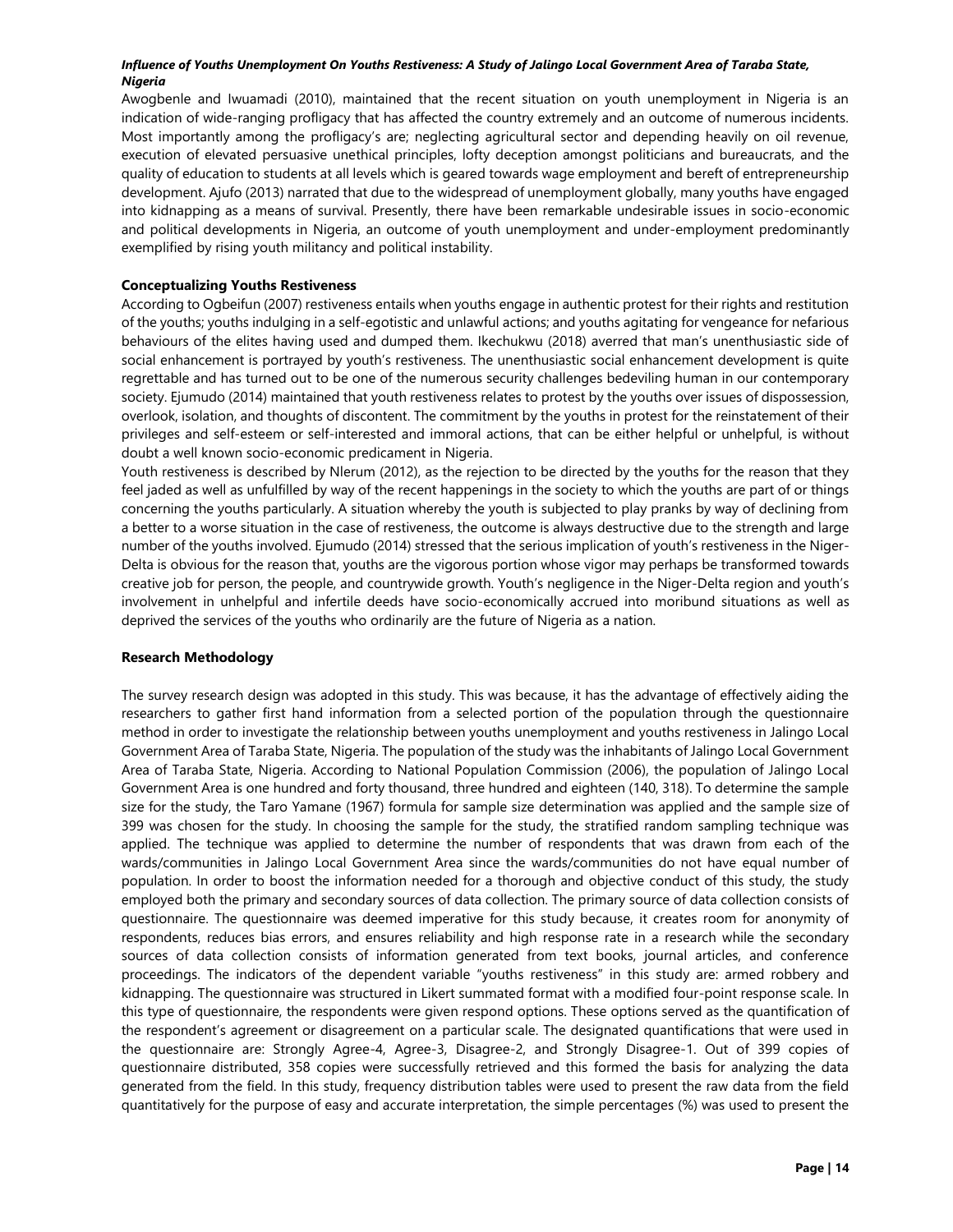response rate of the questions asked and to convert data generated from the field into a more statistical construction so as to produce a concise report, while the chi-square  $(x^2)$  statistical tool was used to test the hypotheses formulated in the study.

The formula for chi-square is stated below.  $X^2 =$ 

E

 $\Sigma$  (0-E)<sup>2</sup>

Where,  $X^2$  = Chi-square

 $E =$  Summation Sign

O = Observed Frequencies

E = Expected Frequencies

Given the above formula, to calculate the expected frequency of a cell the formula runs thus;

 $E F = Row Total x Column Total$ 

Grand Total

Accommodating the unforeseen chance factors, the researcher sets the level of significance at 5%. Also, the degree of freedom is determined in order to apply the Chi-square  $(x^2)$  text.

 $df = (r-1)(c-1)$ 

r = Number of Rows

c = Number of Columns

# **Decision Rule**

1. If the calculated value of chi-square  $(X^2)$  is greater than the critical value of chi-square  $(X^2)$ , reject the null hypothesis. 2. If the calculated value of chi-square  $(X^2)$  is less than the critical value of chi-square  $(X^2)$ , accept the null hypothesis.

# **Theoretical Framework**

The Relative Deprivation Theory was preferred as the theory suitable to guide this study. Relative deprivation theory was propounded by Ted Robert Gurr in 1970. Relative deprivation theory according to Walker and Smith (2001) entails social change and movements according to which people take action in order to obtain something that others own and which they (people) suppose to have. In their own reaction, Dambrun, Taylor, McDonald, Crush, and Méot (2006), maintained that relative deprivation theory is used to explain thoughts or procedures of political, economic and social dispossession that are relative rather than absolute. The theory has significant implications for behaviour and attitudes as well as feelings of stress, and involvement in combined actions.

The implication/relevance of relative deprivation theory as it applies to this study is that, youths restiveness in the form of armed robbery and kidnapping could be attributed to negligence and deprivation of valuable things such as funds, food, clothing, justice, employment opportunities etc. deemed or considered valuable amongst youths in Nigerian society. Additionally, depriving youths the opportunity of actualizing what they set out to achieve can accrue to frustration and lengthened frustration can equally accrue to aggression. There is always the tendency that as a result of aggression, youths who through one way or the other seek for jobs in order to survive and meet up with the challenges in life and could not secure job opportunities can indulge in different forms of restiveness without considering the consequences in our contemporary society.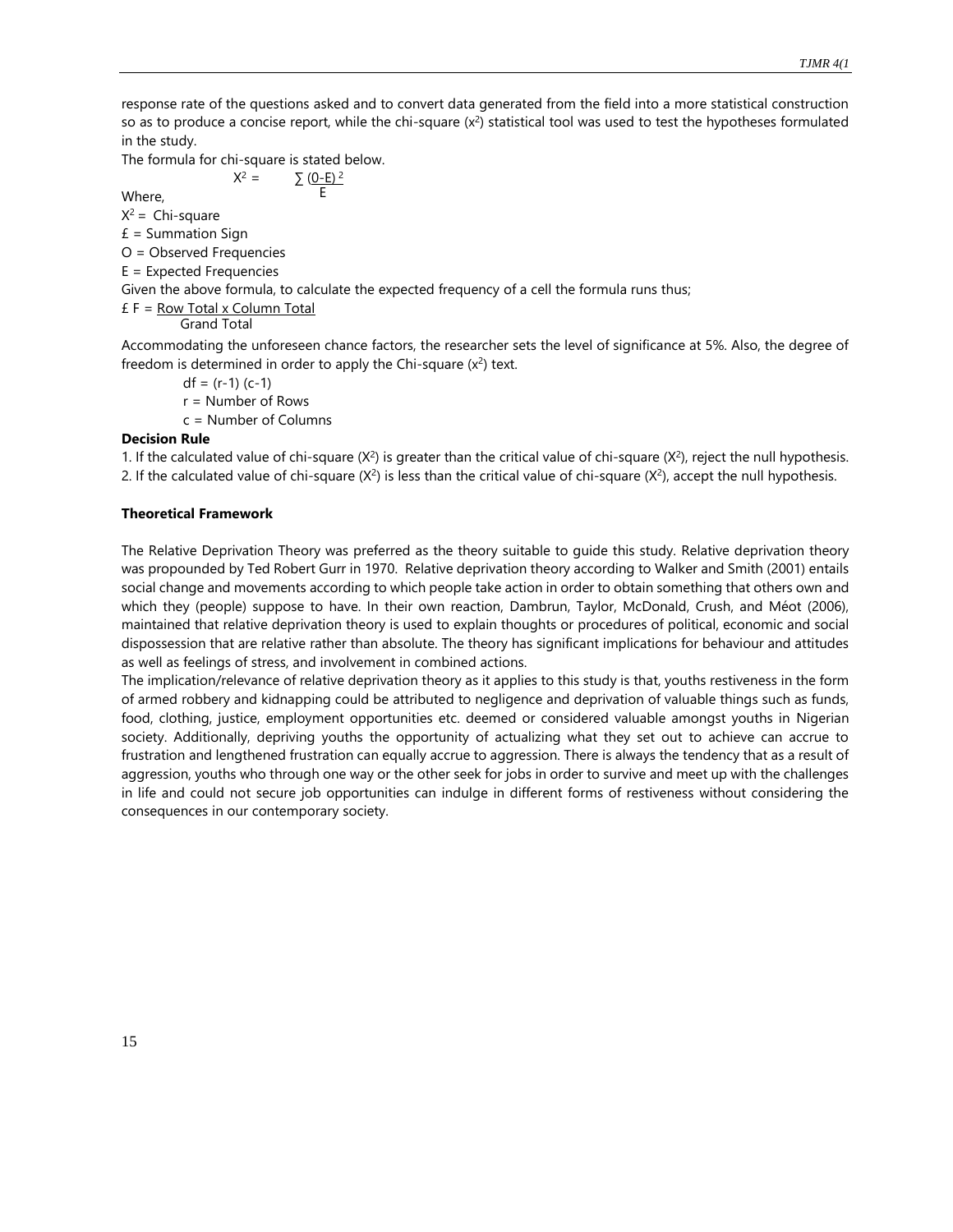# **Data Presentation**

**Research Question: Does youth's unemployment influences youths to indulge in armed robbery in Jalingo Local Government Area of Taraba State?**

| Table 1: Respondents perception on whether youth's unemployment influences youths to indulge in armed |  |  |  |
|-------------------------------------------------------------------------------------------------------|--|--|--|
| robbery in Jalingo Local Government Area of Taraba State                                              |  |  |  |

| <b>SN</b>      | <b>Items</b>                              | <b>SA</b>  | A          | D          | <b>SD</b>  | <b>Total</b> |
|----------------|-------------------------------------------|------------|------------|------------|------------|--------------|
|                |                                           |            |            |            |            |              |
| $\mathbf{1}$ . | Cases of armed robbery<br>could<br>be     | 109        | 140        | 56         | 53         | 358          |
|                | attributed<br>that<br>vouths<br>to<br>are | (31.1%)    | (37.8%)    | (17.2%)    | $(13.9\%)$ | (100)        |
|                | unemployed in Jalingo LGA.                |            |            |            |            |              |
| 2.             | Youths that are unemployed are usually    | 104        | 143        | 67         | 44         | 358          |
|                | frustrated and can easily indulge in      | (28.3%)    | $(41.4\%)$ | $(18.8\%)$ | (11.5%)    | (100)        |
|                | armed robbery to enrich themselves.       |            |            |            |            |              |
| 3.             | No matter the level of unemployment,      | 53         | 79         | 145        | 81         | 358          |
|                | youths in Jalingo LGA see armed robbery   | $(14.9\%)$ | (20.7%)    | $(40.6\%)$ | $(23.8\%)$ | (100)        |
|                | as a crime and therefore do not indulge   |            |            |            |            |              |
|                | in the act.                               |            |            |            |            |              |
|                | Total                                     | 266        | 362        | 268        | 178        | 1.074        |

**Source: Field Survey, 2021.**

Table 1 shows the respondents perception on whether youth's unemployment influences youths to indulge in armed robbery in Jalingo Local Government Area of Taraba State. In question 1, out of 358 respondents, (31.1%) strongly agreed that, cases of armed robbery could be attributed to youths that are unemployed in Jalingo LGA, (37.8%) agreed, (17.2%) disagreed, while (13.9%) strongly disagreed. In question 2, out of 358 respondents, (28.3%) strongly agreed that, youths that are unemployed are usually frustrated and can easily indulge in armed robbery to enrich themselves, (41.4%) agreed, (18.8%) disagreed, while (11.5%) strongly disagreed. In question 3, out of 358 respondents, (14.9%) strongly agreed that, no matter the level of unemployment, youths in Jalingo LGA see armed robbery as a crime and therefore do not indulge in the act, (20.7%) agreed, (40.6%) disagreed, while (23.8%) strongly disagreed. From table 1 above, it infers that the respondents responded greatly that youth's unemployment influences youths to indulge in armed robbery in Jalingo Local Government Area of Taraba State.

# **Research Question: Does youth's unemployment influences youths to involve in kidnapping in Jalingo Local Government Area of Taraba State?**

**Table 2: Respondents perception on whether youth's unemployment influences youths to involve in kidnapping in Jalingo Local Government Area of Taraba State**

| <b>SN</b> | <b>Items</b>                                                                                                                 | SА                | A                 | D                | <b>SD</b>         | <b>Total</b> |
|-----------|------------------------------------------------------------------------------------------------------------------------------|-------------------|-------------------|------------------|-------------------|--------------|
| 4         | you agree that kidnapping<br>has<br>Do.<br>increased rapidly in Jalingo LGA with the<br>rising rate of youth's unemployment? | 128<br>(35.7%)    | 157<br>$(43.8\%)$ | 41<br>$(11.4\%)$ | 32<br>$(8.9\%)$   | 358<br>(100) |
| 5         | Adoption of people in Jalingo LGA could<br>also be attributed to youths that are<br>unemployed in order to make ransom.      | 118<br>$(33.0\%)$ | 145<br>$(40.5\%)$ | 42<br>(11.7%)    | 53<br>$(14.8\%)$  | 358<br>(100) |
| 6         | Unemployed youths in Jalingo LGA do not<br>involve in kidnapping in order to meet up<br>with the challenges in life.         | 49<br>(13.7%)     | 54<br>$(15.0\%)$  | 114<br>(31.8%)   | 141<br>$(39.4\%)$ | 358<br>(100) |
|           | <b>Total</b>                                                                                                                 | 295               | 356               | 197              | 226               | 1.074        |

Source: Field Survey, 2021.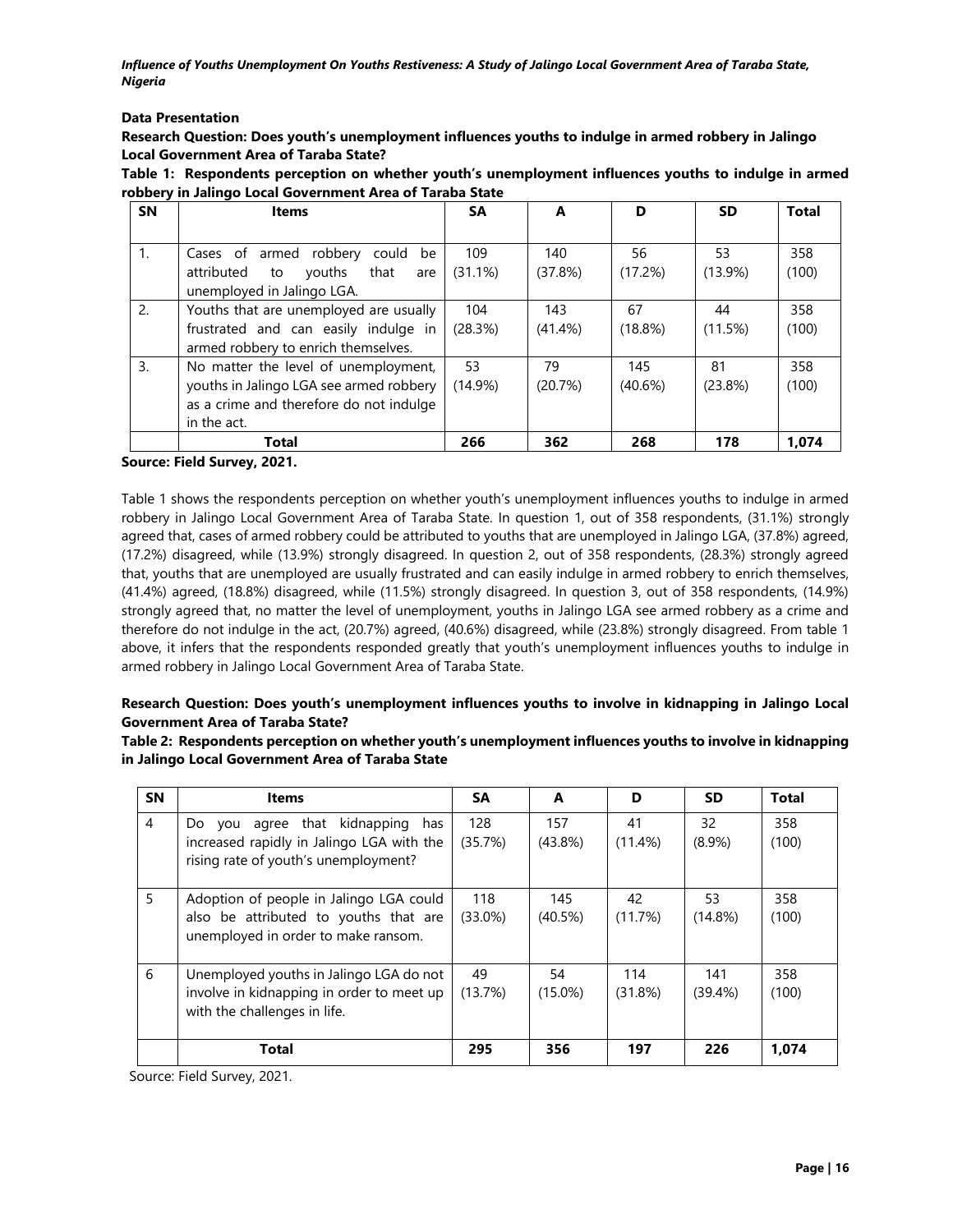Table 2 shows the respondents perception on whether youth's unemployment influences youths to involve in kidnapping in Jalingo Local Government Area of Taraba State. In question 4, out of 358 respondents (35.7%) strongly agreed that that Kidnapping has increased rapidly in Jalingo LGA with the rising rate of youth's unemployment, (43.8%) agreed, (11.4%) disagreed, while (8.9%) strongly disagreed. In question 5, out of 358 respondents, (33.0%) strongly agreed that, adoption of people in Jalingo LGA could also be attributed to youths that are unemployed in order to make ransom, (40.5%) agreed, (11.7%) disagreed, while (14.8%) strongly disagreed. In question 6, out of 358 respondents, (13.7%) strongly agreed that unemployed youths in Jalingo LGA do not involve in kidnapping in order to meet up with the challenges in life, (15.0%) agreed, (31.8%) disagreed, while (39.4%) strongly disagreed. From table 2 above, it infers that the respondents responded greatly that, youth's unemployment influences youths to involve in kidnapping in Jalingo Local Government Area of Taraba State.

# **Statistical Analysis and Test of Hypotheses Test of Hypothesis One**

- **Ho:** There is no significant relationship between youth's unemployment and armed robbery in Jalingo Local Government Area.
- **Hi:** There is a significant relationship between youth's unemployment and armed robbery in Jalingo Local Government Area.

Hypothesis one was tested using the values of responses in research questions 1, 2, and 3 respectively in table 1.

| <b>Items</b> | <b>SA</b>         | A                 | D                 | <b>SD</b>         | <b>Total</b>       |
|--------------|-------------------|-------------------|-------------------|-------------------|--------------------|
|              | 109               | 140               | 56                | 53                | $358_{B1}$         |
|              | 104               | 143               | 67                | 44                | $358_{B2}$         |
|              | 53                | 79                | 145               | 81                | $358_{B3}$         |
| <b>Total</b> | 266 <sub>A1</sub> | 362 <sub>A2</sub> | 268 <sub>A3</sub> | 178 <sub>A4</sub> | 1,074 <sub>N</sub> |

#### **Table 3: Contingency Table of Observed Frequencies**

Source: Field Survey, 2021.

#### **Table 4: Calculation of Expected Frequencies**

| Cell      | 266x358 | Cell      | 266x358 | Cell      | 266x358 |
|-----------|---------|-----------|---------|-----------|---------|
| $A_1 B_1$ | 1,074   | $A_1 B_2$ | 1,074   | $A_1 B_3$ | 1,074   |
|           | $= 87$  |           | $= 87$  |           | $= 87$  |
| Cell      | 362x358 | Cell      | 362x358 | Cell      | 362x358 |
| $A_2 B_1$ | 1,074   | $A_2 B_2$ | 1,074   | $A_2 B_3$ | 1,074   |
|           | $= 121$ |           | $= 121$ |           | $= 121$ |
| Cell      | 268x358 | Cell      | 268x358 | Cell      | 268x358 |
| $A_3 B_1$ | 1.074   | $A_3 B_2$ | 1,074   | $A_3 B_3$ | 1,074   |
|           | $= 89$  |           | $= 89$  |           | $= 89$  |
| Cell      | 178x358 | Cell      | 178x358 | Cell      | 178x358 |
| $A_4 B_1$ | 1,074   | $A_4 B_2$ | 1,074   | $A_4 B_3$ | 1,074   |
|           |         |           | $= 59$  |           | $= 59$  |

Source: Field Survey, 2021.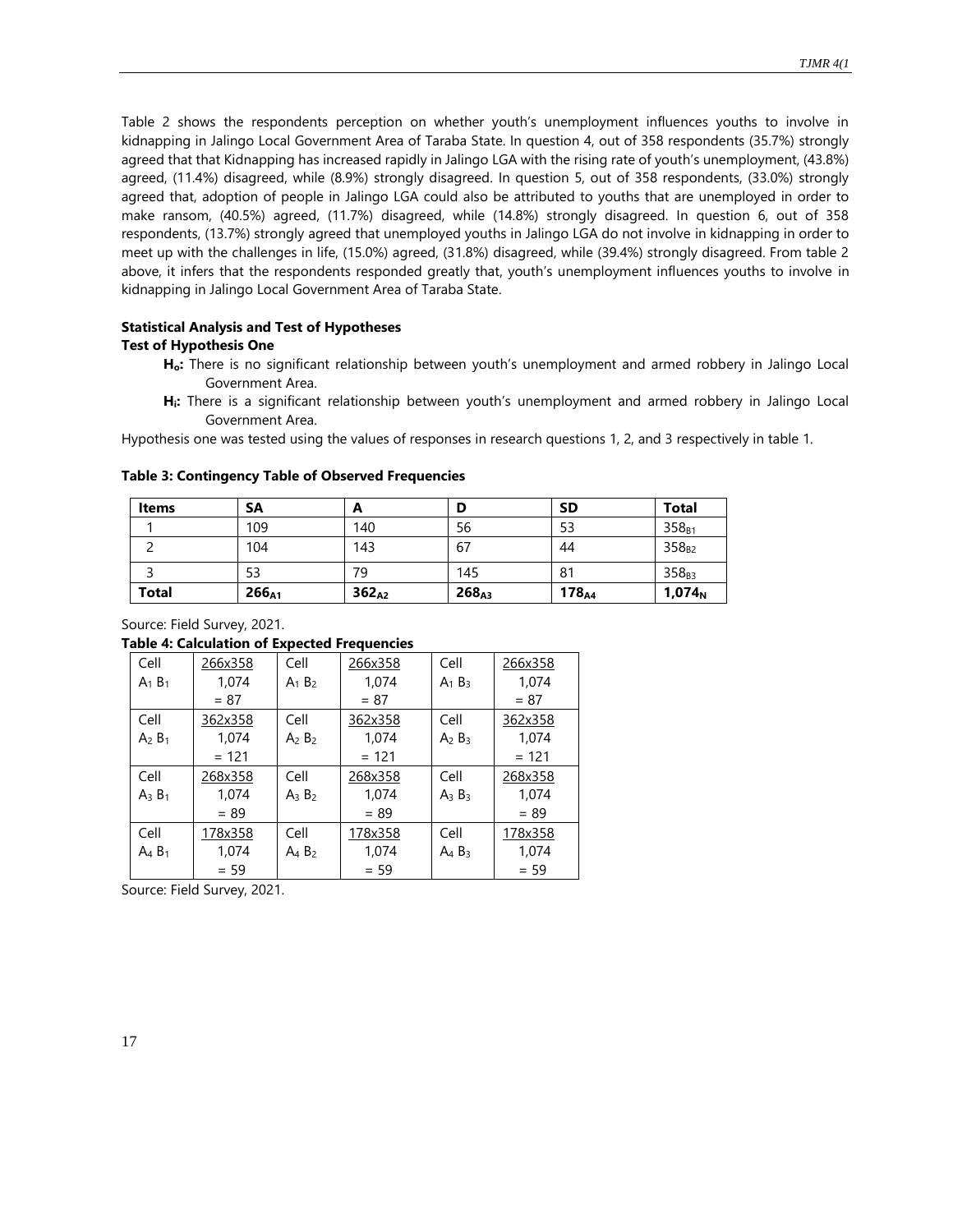| O            | $1221$ of $11$ $11$ $1221$ $1121$<br>Е | O-E   | $(O-E)^2$ | $(O-E)^2/E$ |
|--------------|----------------------------------------|-------|-----------|-------------|
| 109          | 87                                     | 22    | 484       | 5.563       |
| 140          | 121                                    | 19    | 361       | 2.983       |
| 56           | 89                                     | $-33$ | 1,089     | 12.236      |
| 53           | 59                                     | -6    | 36        | 0.610       |
| 104          | 87                                     | 17    | 289       | 3.322       |
| 143          | 121                                    | 22    | 484       | 4           |
| 67           | 89                                     | $-22$ | 484       | 5.438       |
| 44           | 59                                     | $-15$ | 225       | 3.813       |
| 53           | 87                                     | $-34$ | 1,156     | 13.287      |
| 79           | 121                                    | $-42$ | 1,764     | 14.578      |
| 145          | 89                                     | 56    | 3,136     | 35.236      |
| 81           | 59                                     | 22    | 484       | 8.203       |
| <b>Total</b> |                                        |       |           | 109.271     |

### **Table 5: Placing the Observed and Expected Frequencies for Test of Hypothesis One**

Source: Field Survey, 2021.

From the contingency table,

DF= (r-1) (c-1)

- $= (3-1) (4-1)$
- $= 2 \times 3$
- = 6

Thus  $DF = 6$ 

**Decision Rule:** At 0.05 level of significance with 6 degree of freedom, the table value of chi-square  $(x^2) = 12.592$  while the calculated value of chi-square  $(x^2)$  = **109.271**. Given that the calculated value of chi-square  $(x^2 \text{ cal})$  is greater than the table value ( $x^2$  table), we accept the alternative hypothesis (H<sub>1</sub>) which states that there is a significant relationship between youth's unemployment and armed robbery in Jalingo Local Government Area of Taraba State. **Test of Hypothesis Two**

- **Ho:** There is no significant relationship between youth's unemployment and kidnapping in Jalingo Local Government Area.
- **Hi:** There is a significant relationship between youth's unemployment and armed kidnapping in Jalingo Local Government Area.

Hypothesis two was tested with the values of responses in research questions 4, 5, and 6 respectively in table 2. **Table 6: Contingency Table of Observed Frequencies**

| <b>Items</b> | <b>SA</b>         | A                 |            | <b>SD</b>         | <b>Total</b>       |
|--------------|-------------------|-------------------|------------|-------------------|--------------------|
|              | 128               | 157               | 41         | 32                | $358_{B1}$         |
|              | 118               | 145               | 42         | 53                | $358_{B2}$         |
| b            | 49                | 54                | 114        | 141               | $358_{B3}$         |
| <b>Total</b> | 295 <sub>A1</sub> | 356 <sub>A2</sub> | $197_{A3}$ | 226 <sub>A4</sub> | 1,074 <sub>N</sub> |

Source: Field Survey, 2021.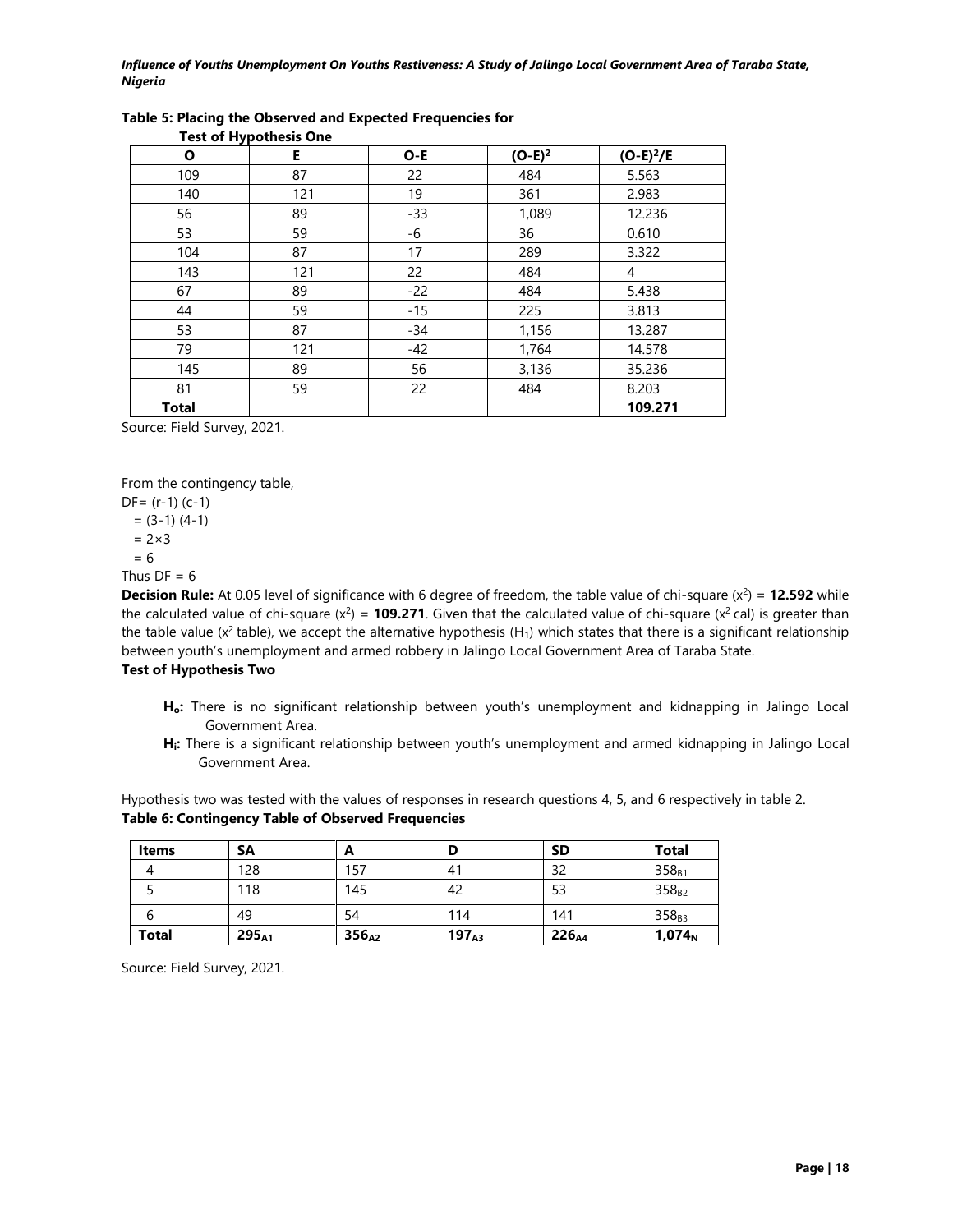| Cell      | 295x358 | Cell      | 295x358 | Cell      | 295x358 |
|-----------|---------|-----------|---------|-----------|---------|
| $A_1 B_1$ | 1,074   | $A_1 B_2$ | 1,074   | $A_1 B_3$ | 1,074   |
|           | $= 98$  |           | $= 98$  |           | $= 98$  |
| Cell      | 356x358 | Cell      | 356x358 | Cell      | 356x358 |
| $A_2 B_1$ | 1,074   | $A_2 B_2$ | 1,074   | $A_2 B_3$ | 1,074   |
|           | $= 119$ |           | $= 119$ |           | $= 119$ |
| Cell      | 197x358 | Cell      | 197x358 | Cell      | 197x358 |
| $A_3 B_1$ | 1,074   | $A_3 B_2$ | 1,074   | $A_3 B_3$ | 1,074   |
|           | $= 66$  |           | $= 66$  |           | $= 66$  |
| Cell      | 226x358 | Cell      | 226x358 | Cell      | 226x358 |
| $A_4 B_1$ | 1,074   | $A_4 B_2$ | 1,074   | $A_4 B_3$ | 1,074   |
|           | $= 75$  |           | $= 75$  |           | $= 75$  |

#### **Table 7: Calculation of Expected Frequencies**

Source: Field Survey, 2021.

#### **Table 8: Placing the Observed and Expected Frequencies for Test of Hypothesis Two**

|              | $1.23.9111$ $1.750112313$ |       |           |             |  |  |  |
|--------------|---------------------------|-------|-----------|-------------|--|--|--|
| Ο            | Е.                        | O-E   | $(O-E)^2$ | $(O-E)^2/E$ |  |  |  |
| 128          | 98                        | 30    | 900       | 9.183       |  |  |  |
| 157          | 119                       | 38    | 1,444     | 12.134      |  |  |  |
| 41           | 66                        | $-25$ | 626       | 9.470       |  |  |  |
| 32           | 75                        | $-43$ | 1,849     | 24.653      |  |  |  |
| 118          | 98                        | 20    | 400       | 4.082       |  |  |  |
| 145          | 119                       | 26    | 676       | 5.681       |  |  |  |
| 42           | 66                        | $-24$ | 576       | 8.727       |  |  |  |
| 53           | 75                        | $-22$ | 484       | 6.453       |  |  |  |
| 49           | 98                        | -49   | 2,401     | 24.5        |  |  |  |
| 54           | 119                       | -65   | 4,225     | 35.504      |  |  |  |
| 114          | 66                        | 48    | 2,304     | 34.909      |  |  |  |
| 141          | 75                        | 66    | 4,356     | 58.08       |  |  |  |
| <b>Total</b> |                           |       |           | 233.376     |  |  |  |

Source: Field Survey, 2021.

From the contingency table,

DF= (r-1) (c-1)  $= (3-1) (4-1)$  $= 2 \times 3$  = 6 Thus  $DF = 6$ 

**Decision Rule:** At 0.05 level of significance with 6 degree of freedom, the table value of chi-square  $(x^2) = 12.592$  while the calculated value of chi-square  $(x^2)$  = 233.376. Given that the calculated value of chi-square  $(x^2$  cal) is greater than the table value ( $x^2$  table), we accept the alternative hypothesis (H<sub>1</sub>) which states that there is a significant relationship between youth's unemployment and kidnapping in Jalingo Local Government Area of Taraba State.

# **Discussion of Research Findings**

The result of the first hypothesis in this study reveals that, there is a significant relationship between youth's unemployment and armed robbery in Jalingo Local Government Area of Taraba State. This is in consonance with Eme,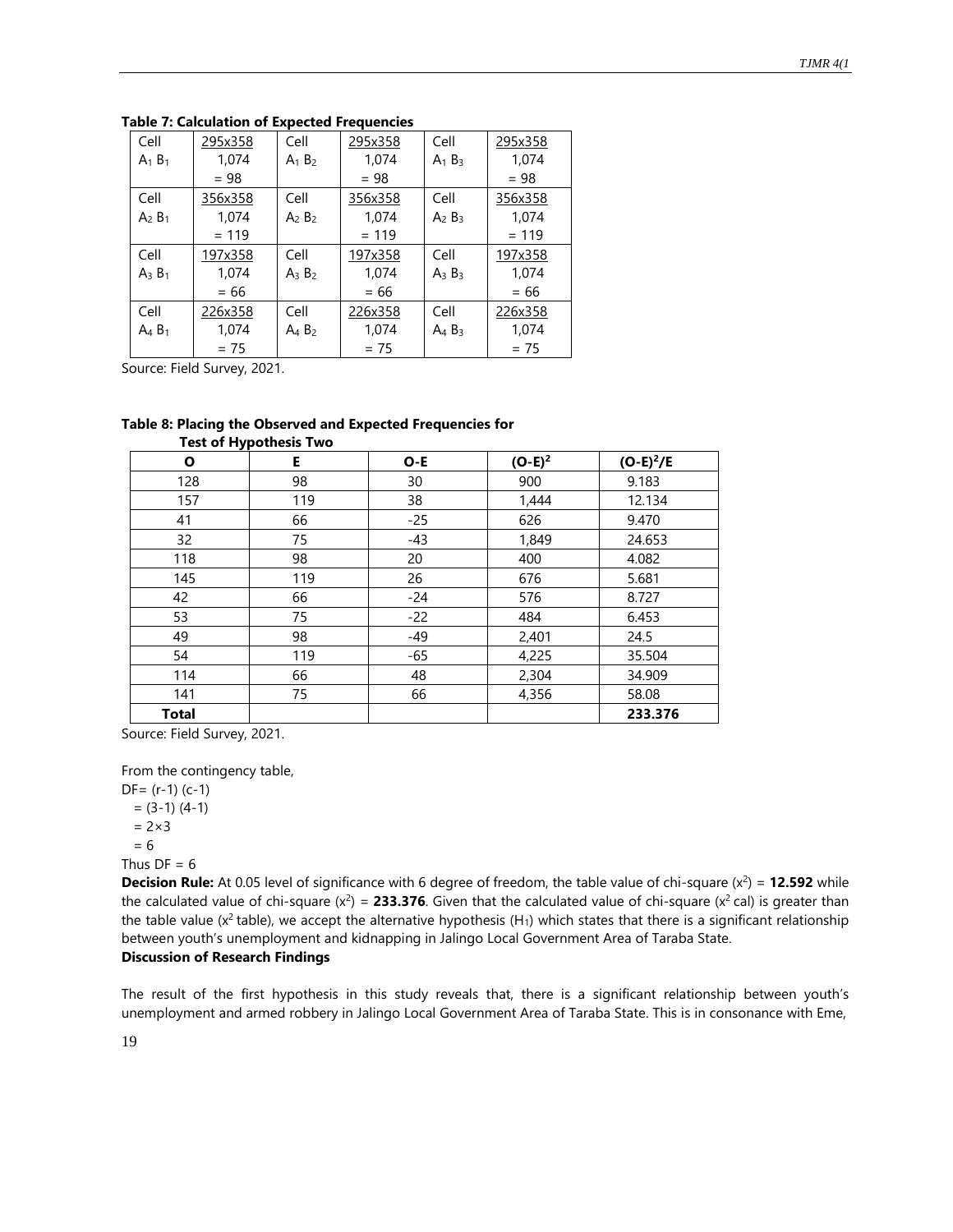(2012) who stressed that resultantly, crime has become a more striking alternative for some Nigerian university graduates due to lack of employment opportunities. In Nigeria, it is ordinary to come across a number of graduates wandering the streets in search for jobs that are not easy to be found some years after graduation thereby leading to crimes such as armed robbery, pipeline vandalism, oil bunkering, and prostitution amongst the youths

The result of the second hypothesis in this study reveals that, there is a significant relationship between youth's unemployment and kidnapping in Jalingo Local Government Area of Taraba State. This is in tandem with Ajufo (2013) who narrated that due to the widespread of unemployment globally, many youths have engaged into kidnapping as a means of survival. Presently, there have been remarkable undesirable issues in socio-economic and political developments in Nigeria, a result of youth unemployment and under-employment predominantly exemplified by rising youth militancy and political instability.

# **Conclusion and Recommendations**

Based on the findings, the study concludes that unemployment can influence youths to indulge or involve in restiveness in the form of armed robbery and kidnapping in Jalingo Local Government Area of Taraba State, Nigeria. For this reason, the following recommendations are proffered:

- i. Taraba State government, non-governmental organizations, and well meaning citizens in the state should create employment opportunities for the teeming unemployed youths. Through this strategy, the youths that are unemployed would be gainfully employed and shy away from indulging in armed robbery as an act of youths restiveness.
- ii. Elected representatives at all levels in Taraba State should as a matter of necessity, establish skills acquisition centres and programmes for the teeming unemployed youths as this would enable the youths to acquire relevant skills, knowledge, and values and establish their own businesses and deceit from involving in kidnapping as part of youths restiveness.
- iii. Government at all levels in Nigeria should ensure strict compliance to technical skills acquisition and development programmes in tertiary institutions in Nigeria both public and private. By so doing, students would acquire relevant skills, values, and knowledge and establish themselves and restiveness accruing from unemployed youths would be drastically reduced in our contemporary society.
- iv. Nigerian government should establish free skills acquisition centres and programmes to enable our teeming unemployed youths to obtain relevant skills, values, and knowledge. At the completion of the skills acquisition programmes, the unemployed youths should be provided with loans as take-off funds to start off their own business and stand the opportunity to excel in life without indulging in any form of restiveness.

**Funding**: "This research received external funding from Tertiary Education Trust Fund **(TETFUND) Nigeria**.

**Conflicts of Interest**: "The authors declare no conflict of interest."

# **References**

- Adebayo, A. (1999). Youths unemployment and national directorate of employment self employment programmes. *Nigerian Journal of Economics and Social Studies*. 4 (1), 81-93.
- Ajufo, B.I. (2013). Challenges of youth unemployment in Nigeria: effective career guidance as a panacea. *African Research Review*. 7 (1), 307-321.
- Awogbenle, A.C. & Iwuamadi, K.C. (2010). Youth unemployment: entrepreneurship development programme as an intervention mechanism. *African Journal of Business Management*, 4 (6), 831-835.